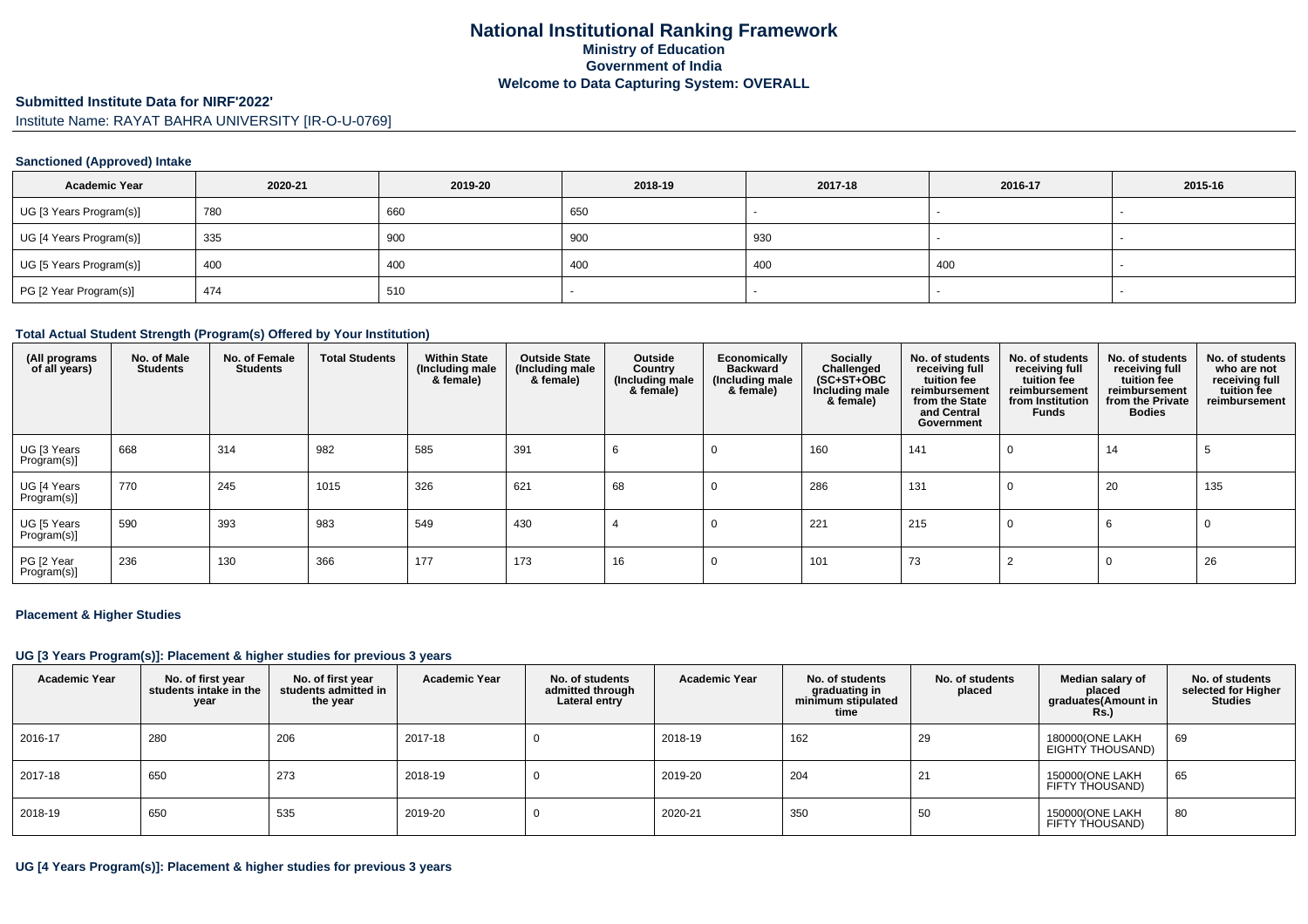| <b>Academic Year</b> | No. of first year<br>students intake in the<br>year | No. of first year<br>students admitted in<br>the year | <b>Academic Year</b> | No. of students<br>admitted through<br>Lateral entry | <b>Academic Year</b> | No. of students<br>graduating in<br>minimum stipulated<br>time | No. of students<br>placed | Median salary of<br>placed<br>graduates(Amount in<br><b>Rs.)</b> | No. of students<br>selected for Higher<br><b>Studies</b> |
|----------------------|-----------------------------------------------------|-------------------------------------------------------|----------------------|------------------------------------------------------|----------------------|----------------------------------------------------------------|---------------------------|------------------------------------------------------------------|----------------------------------------------------------|
| 2015-16              | 610                                                 | 490                                                   | 2016-17              | 48                                                   | 2018-19              | 273                                                            | 115                       | 250000(TWO LAKH<br>FIFTY THOUSAND)                               | 42                                                       |
| 2016-17              | 930                                                 | 506                                                   | 2017-18              | 20                                                   | 2019-20              | 349                                                            | 165                       | 250000(TWO LAKH<br>FIFTY THOUSAND)                               | 45                                                       |
| 2017-18              | 930                                                 | 269                                                   | 2018-19              | 24                                                   | 2020-21              | 209                                                            | 119                       | 320000(three lakhs<br>twenty thousand)                           | 52                                                       |

# **UG [5 Years Program(s)]: Placement & higher studies for previous 3 years**

| <b>Academic Year</b> | No. of first year<br>students intake in the<br>year | No. of first year<br>students admitted in<br>the year | <b>Academic Year</b> | No. of students<br>admitted through<br>Lateral entry | <b>Academic Year</b> | No. of students<br>graduating in<br>minimum stipulated<br>time | No. of students<br>placed | Median salary of<br>placed<br>graduates(Amount in<br>Rs.) | No. of students<br>selected for Higher<br><b>Studies</b> |
|----------------------|-----------------------------------------------------|-------------------------------------------------------|----------------------|------------------------------------------------------|----------------------|----------------------------------------------------------------|---------------------------|-----------------------------------------------------------|----------------------------------------------------------|
| 2014-15              |                                                     |                                                       | 2015-16              |                                                      | 2018-19              |                                                                |                           | O(Zero)                                                   |                                                          |
| 2015-16              | 240                                                 | 240                                                   | 2016-17              |                                                      | 2019-20              | 200                                                            | 150                       | 100000(one lakh)                                          | 50                                                       |
| 2016-17              | 400                                                 | 180                                                   | 2017-18              |                                                      | 2020-21              | 130                                                            | 110                       | 100000(one lakh)                                          | 20                                                       |

# **PG [2 Years Program(s)]: Placement & higher studies for previous 3 years**

| <b>Academic Year</b> | No. of first year<br>students intake in the<br>year | No. of first year<br>students admitted in<br>the year | <b>Academic Year</b> | No. of students graduating in minimum<br>stipulated time | No. of students<br>placed | Median salary of<br>placed<br>graduates(Amount in<br><b>Rs.)</b> | No. of students<br>selected for Higher<br>Studies |
|----------------------|-----------------------------------------------------|-------------------------------------------------------|----------------------|----------------------------------------------------------|---------------------------|------------------------------------------------------------------|---------------------------------------------------|
| 2017-18              | 600                                                 | 339                                                   | 2018-19              | 225                                                      | 157                       | 300000(three lakh)                                               | 11                                                |
| 2018-19              | 450                                                 | 154                                                   | 2019-20              | 94                                                       | 49                        | 250000(TWO LAKH<br>FIFTY THOUSAND)                               |                                                   |
| 2019-20              | 510                                                 | 199                                                   | 2020-21              | 120                                                      | 60                        | 300000(three lakh)                                               | 15                                                |

### **Ph.D Student Details**

| Ph.D (Student pursuing doctoral program till 2020-21 Students admitted in the academic year 2020-21 should not be entered here.) |         |         |         |  |  |
|----------------------------------------------------------------------------------------------------------------------------------|---------|---------|---------|--|--|
| <b>Total Students</b>                                                                                                            |         |         |         |  |  |
| Full Time                                                                                                                        |         |         |         |  |  |
| Part Time                                                                                                                        |         | 22      |         |  |  |
| No. of Ph.D students graduated (including Integrated Ph.D)                                                                       |         |         |         |  |  |
|                                                                                                                                  | 2020-21 | 2019-20 | 2018-19 |  |  |
| Full Time                                                                                                                        |         |         |         |  |  |
| Part Time                                                                                                                        |         |         |         |  |  |
| PG (Student pursuing MD/MS/DNB program till 2020-21 Students admitted in the academic year 2021 - 22 should not be entered here) |         |         |         |  |  |
| 93<br>Number of students pursuing PG (MD/MS/DNB) program                                                                         |         |         |         |  |  |
| No. of students Graduating in PG (MD/MS/DNB) program                                                                             |         |         |         |  |  |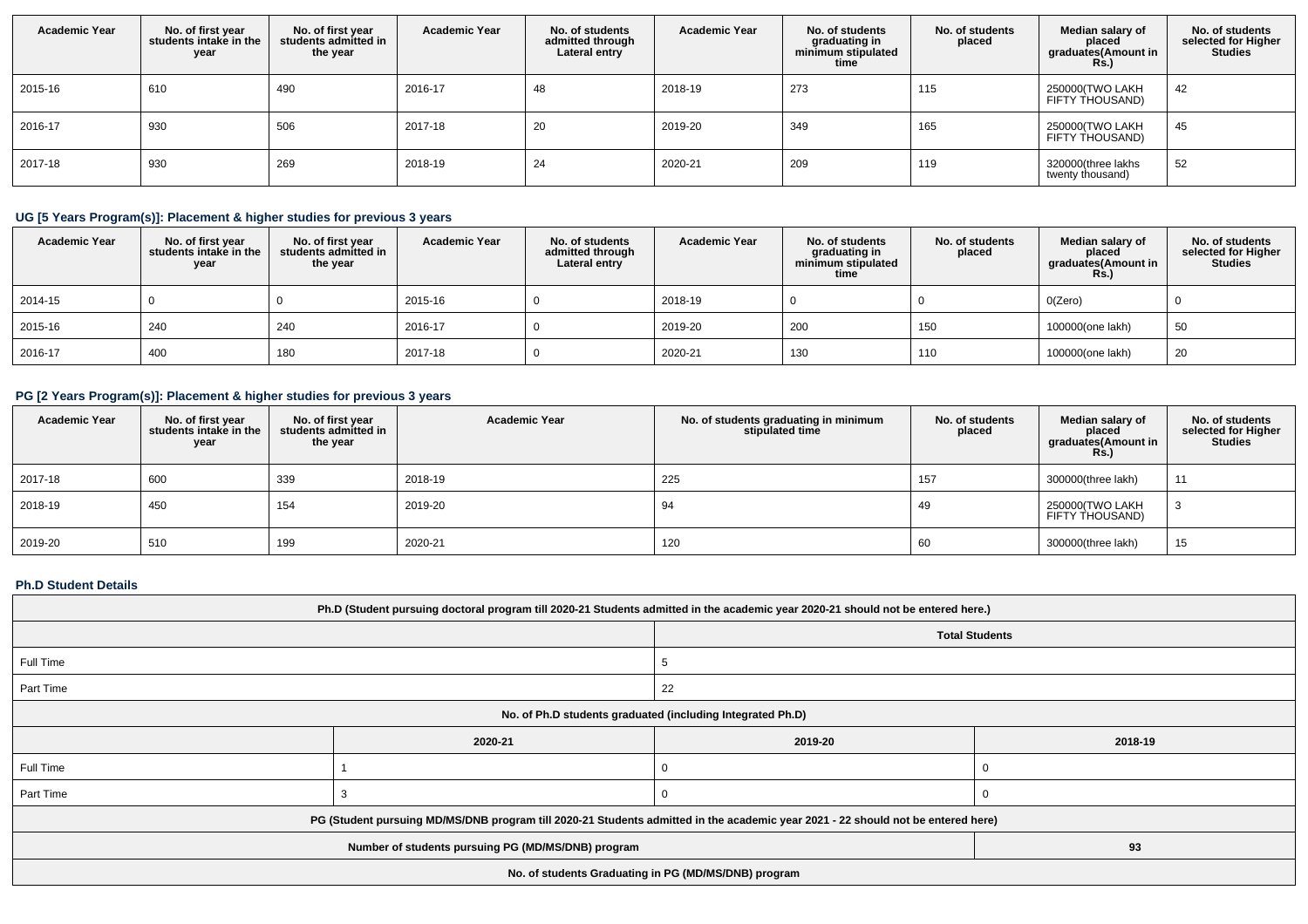| 2020-21 | 2019-20 | 2018-19 |
|---------|---------|---------|
| - 0     |         |         |

### **Online Education**

| . Does all programs/courses were completed on time.                                                         |  | Yes                                                                                                                                                                                                                                                                                                                                                                                                                                                                                                                                                                                                                                                                                                                                                                                                                                            |                                                |  |
|-------------------------------------------------------------------------------------------------------------|--|------------------------------------------------------------------------------------------------------------------------------------------------------------------------------------------------------------------------------------------------------------------------------------------------------------------------------------------------------------------------------------------------------------------------------------------------------------------------------------------------------------------------------------------------------------------------------------------------------------------------------------------------------------------------------------------------------------------------------------------------------------------------------------------------------------------------------------------------|------------------------------------------------|--|
| 2. Measures taken to complete the syllabus of courses and programs.                                         |  | Due to COVID-19 Pandemic, The teaching was done in blended mode (Offline and Online). As per the Punjab Govt Guidelines<br>from time to time, the teaching is switched from Offline to Online and Vice Versa. University has configured Moodle, LMS on local<br>server on the University. It is managed by Centre for E-Learning and Teaching Excellence of<br>Moodle for teaching in both the teaching modes.<br>Organizing the course classes using teams. Used links for quick communication. Kept a policy of having at least one weekly<br>individual checking with your students, preferably on video. It helped our students by providing them an opportunity to share their<br>thoughts, fears, and concerns with us. Organized our syllabus into weekly modules. Splitted the content of our syllabus and other<br>tasks/assignments. |                                                |  |
| 3. The period of delay in completion of syllabus (in months).                                               |  |                                                                                                                                                                                                                                                                                                                                                                                                                                                                                                                                                                                                                                                                                                                                                                                                                                                |                                                |  |
| 4. The period of delay in conducting exams (in months).                                                     |  |                                                                                                                                                                                                                                                                                                                                                                                                                                                                                                                                                                                                                                                                                                                                                                                                                                                |                                                |  |
| <b>Portal Name</b><br>No, of students offered online courses which have credit<br>transferred to transcript |  | Total no, of online courses which have credit transferred<br>to the transcript                                                                                                                                                                                                                                                                                                                                                                                                                                                                                                                                                                                                                                                                                                                                                                 | Total no. of credits transferred to transcript |  |
| Swayam                                                                                                      |  |                                                                                                                                                                                                                                                                                                                                                                                                                                                                                                                                                                                                                                                                                                                                                                                                                                                |                                                |  |
| 5. No. of courses developed and available online on Swayam platform by your institution faculty             |  |                                                                                                                                                                                                                                                                                                                                                                                                                                                                                                                                                                                                                                                                                                                                                                                                                                                |                                                |  |

# **Financial Resources: Utilised Amount for the Capital expenditure for previous 3 years**

| Academic Year                                                                                        | 2020-21                                                               | 2019-20                                                        | 2018-19                                                            |  |  |  |
|------------------------------------------------------------------------------------------------------|-----------------------------------------------------------------------|----------------------------------------------------------------|--------------------------------------------------------------------|--|--|--|
|                                                                                                      | <b>Utilised Amount</b>                                                | <b>Utilised Amount</b>                                         | <b>Utilised Amount</b>                                             |  |  |  |
| Annual Capital Expenditure on Academic Activities and Resources (excluding expenditure on buildings) |                                                                       |                                                                |                                                                    |  |  |  |
| Library                                                                                              | 220000 (two lakh twenty thousand)                                     | 434180 (Four Lakhs Thirty Four Thousand One Hundred<br>Eighty) | 600327 (Six Lakh Three Hundred twenty seven)                       |  |  |  |
| New Equipment for Laboratories                                                                       | 278450 (two lakhs seventy eight thousand four hundred fifty)          | 78246 (seventy eight thousand two hundred forty six)           | 314451 (three lakh fourteen thousand four hundred fifty one)       |  |  |  |
| <b>Engineering Workshops</b>                                                                         | 324345 (three lakhs twenty four thousand three hundred forty<br>five) | $0$ (zero)                                                     | 531386 (five lakh thirty one thousand three hundred eighty six)    |  |  |  |
| Other expenditure on creation of Capital Assets (excluding<br>expenditure on Land and Building)      | 272364 (two lakh seventy two thousand three hundred sixty<br>four)    | 18136 (One lac eighteen thousand one hundred thirty six)       | 5198902 (fifty one lacs ninety eight thousand nine hundred<br>two) |  |  |  |

# **Financial Resources: Utilised Amount for the Operational expenditure for previous 3 years**

| <b>Academic Year</b>                                                                                                                                                                            | 2020-21                                                                        | 2019-20                                                                   | 2018-19                                                                                  |  |  |  |
|-------------------------------------------------------------------------------------------------------------------------------------------------------------------------------------------------|--------------------------------------------------------------------------------|---------------------------------------------------------------------------|------------------------------------------------------------------------------------------|--|--|--|
|                                                                                                                                                                                                 | <b>Utilised Amount</b>                                                         | <b>Utilised Amount</b>                                                    | <b>Utilised Amount</b>                                                                   |  |  |  |
| <b>Annual Operational Expenditure</b>                                                                                                                                                           |                                                                                |                                                                           |                                                                                          |  |  |  |
| Salaries (Teaching and Non Teaching staff)                                                                                                                                                      | 120385109 (Twelve crore Three lakhs eighty five thousands<br>one hundred nine) | 51958047 (Five crore nineteen lacs fifty eight thousands fourty<br>seven) | 79535627 (Seven crore ninety five lacs thirty five thousand six<br>hundred twenty seven) |  |  |  |
| Maintenance of Academic Infrastructure or consumables and<br>other running expenditures (excluding maintenance of hostels<br>and allied services, rent of the building, depreciation cost, etc) | 141865000 (Fourteen crore eighteen lakhs sixty five<br>thousands)              | 485038 (Four lakh eighty five thousand thirty eight)                      | 846483 (Eight lakh forty six thousand four hundred eighty<br>three)                      |  |  |  |
| Seminars/Conferences/Workshops                                                                                                                                                                  | 450000 (four lakh fifty thousand)                                              | 315958 (three lakh fifteen thousands nine hundred fifty eight)            | 109067 (one lakh nine thousand sixty seven)                                              |  |  |  |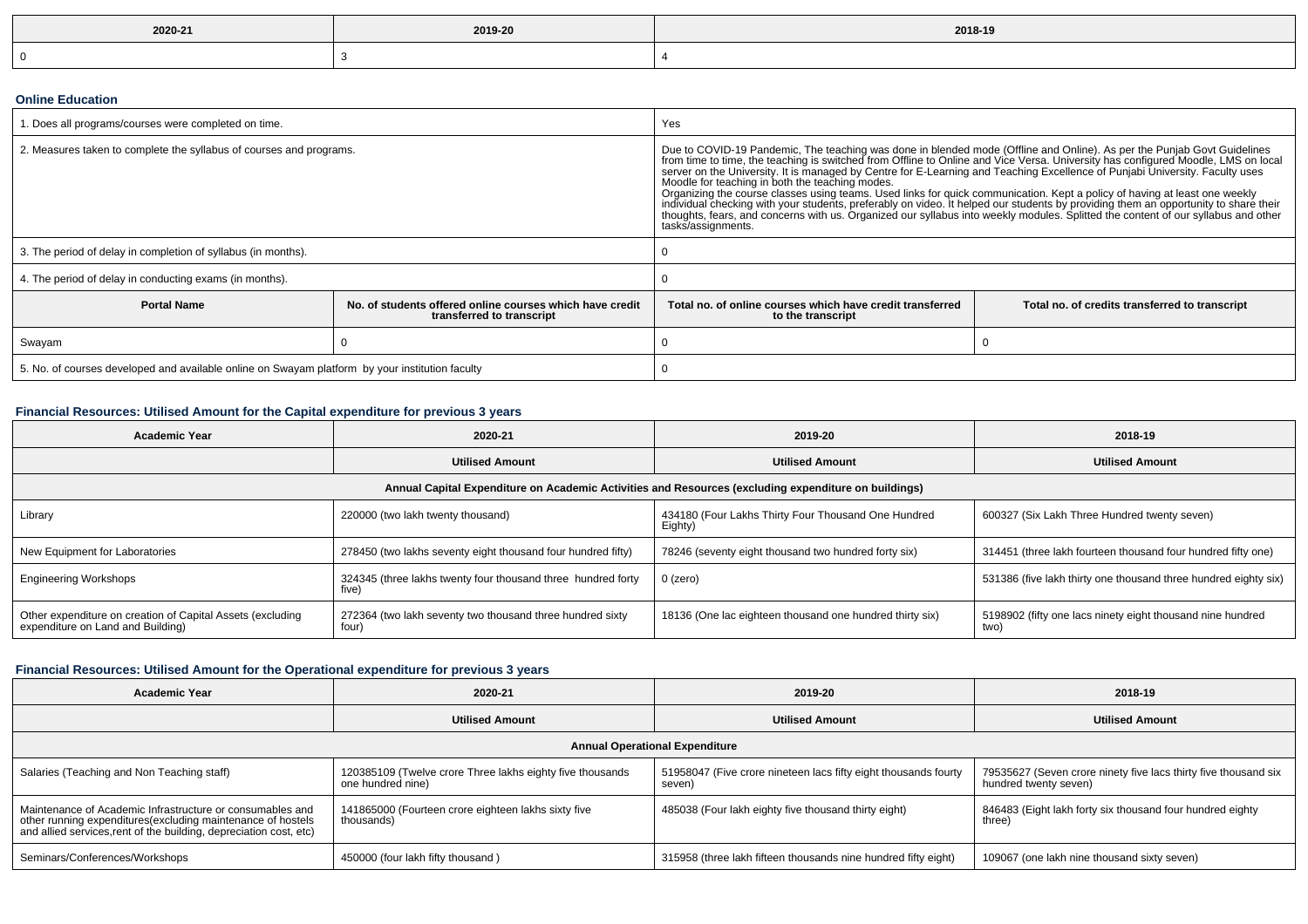|  | ۰ |
|--|---|
|  |   |
|  |   |
|  |   |

| Calendar year            | 2020 | 2019 | 2018 |
|--------------------------|------|------|------|
| No. of Patents Published |      |      |      |
| No. of Patents Granted   |      |      |      |

### **Sponsored Research Details**

| <b>Financial Year</b>                    | 2020-21           | 2019-20 | 2018-19 |
|------------------------------------------|-------------------|---------|---------|
| Total no. of Sponsored Projects          | ںے                |         |         |
| Total no. of Funding Agencies            | -25               |         |         |
| Total Amount Received (Amount in Rupees) | 3500000           |         |         |
| Amount Received in Words                 | Thirty Five lakhs | Zero    | Zero    |

### **Consultancy Project Details**

| <b>Financial Year</b>                    | 2020-21      | 2019-20 | 2018-19 |
|------------------------------------------|--------------|---------|---------|
| Total no. of Consultancy Projects        | ∠ວ           |         |         |
| Total no. of Client Organizations        | ںے           |         |         |
| Total Amount Received (Amount in Rupees) | 1100000      |         |         |
| Amount Received in Words                 | Eleven lakhs | Zero    | Zero    |

### **Executive Development Program/Management Development Programs**

| <b>Financial Year</b>                                                             | 2020-21        | 2019-20 | 2018-19 |
|-----------------------------------------------------------------------------------|----------------|---------|---------|
| Total no. of Executive Development Programs/ Management<br>Development Programs   | $\overline{2}$ |         |         |
| Total no. of Participants                                                         | 100            |         |         |
| Total Annual Earnings (Amount in Rupees)(Excluding Lodging<br>& Boarding Charges) | 50000          |         |         |
| Total Annual Earnings in Words                                                    | fifty thousand | Zero    | Zero    |

# **PCS Facilities: Facilities of physically challenged students**

| 1. Do your institution buildings have Lifts/Ramps?                                                                                                         | Yes, more than 60% of the buildings |
|------------------------------------------------------------------------------------------------------------------------------------------------------------|-------------------------------------|
| 2. Do your institution have provision for walking aids, including wheelchairs and transportation from one building to another for<br>handicapped students? | Yes                                 |
| 3. Do your institution buildings have specially designed toilets for handicapped students?                                                                 | Yes, less than 40% of the buildings |

#### **Accreditation**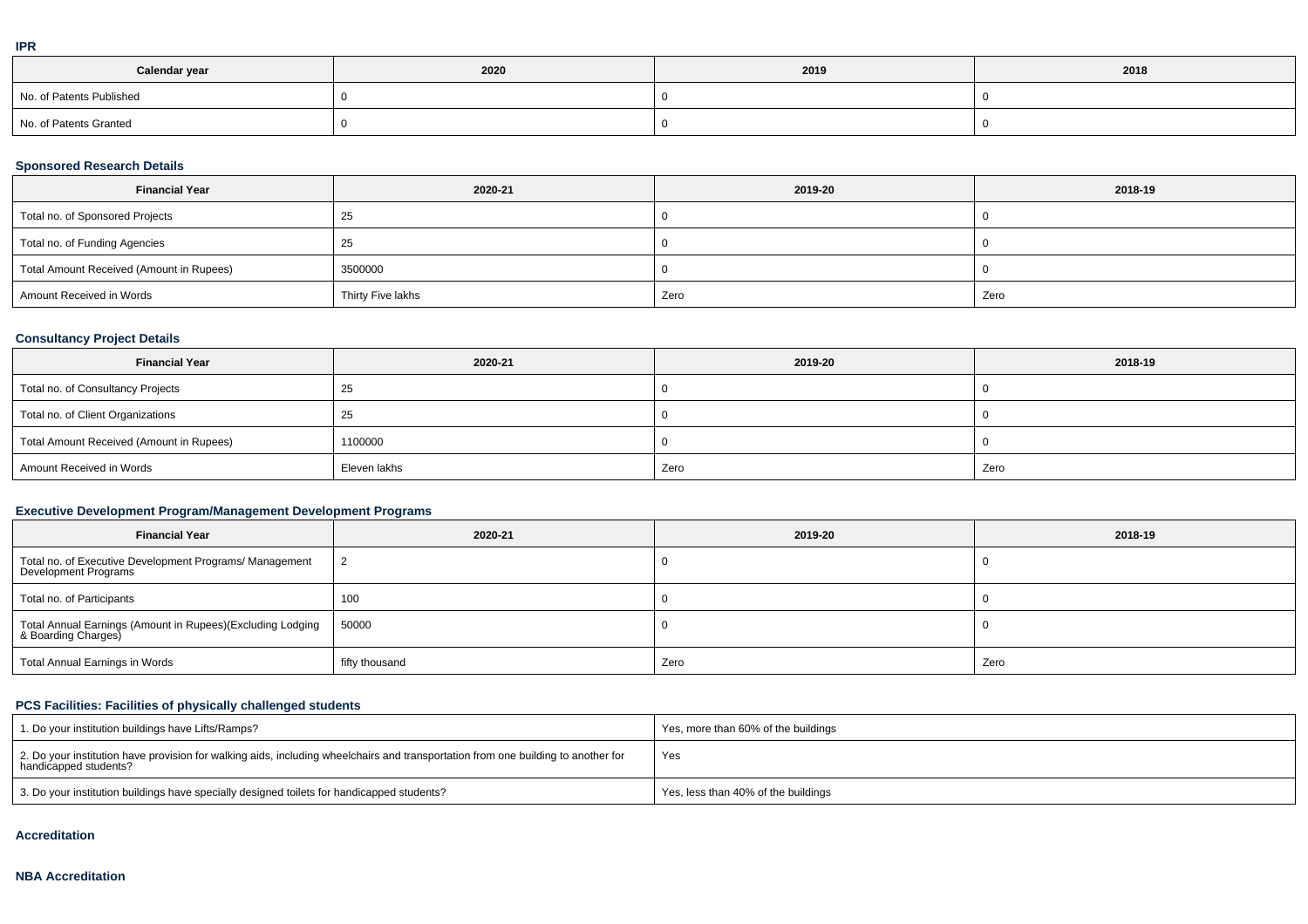| 1. Does your institute have a valid NBA Accreditation? |  |
|--------------------------------------------------------|--|
|                                                        |  |

expression of the contract of the contract of the contract of the contract of the contract of the contract of the contract of the contract of the contract of the contract of the contract of the contract of the contract of

### **NAAC Accreditation**

1. Does your institute have a valid NAAC Accreditation?

expression of the contract of the contract of the contract of the contract of the contract of the contract of the contract of the contract of the contract of the contract of the contract of the contract of the contract of

# **Faculty Details**

| Srno           | Name                | Age | Designation                | Gender | Qualification | <b>Experience (In</b><br>Months) | Currently working<br>with institution? | <b>Joining Date</b> | <b>Leaving Date</b>      | <b>Association type</b> |
|----------------|---------------------|-----|----------------------------|--------|---------------|----------------------------------|----------------------------------------|---------------------|--------------------------|-------------------------|
| 1              | Abhinav A Tripathi  | 42  | <b>Assistant Professor</b> | Male   | M.Tech        | 228                              | Yes                                    | 24-06-2013          | $\overline{\phantom{a}}$ | Regular                 |
| $\overline{2}$ | Abhishek Gupta      | 30  | <b>Assistant Professor</b> | Male   | M.Tech        | 48                               | No                                     | 02-08-2021          | 29-11-2021               | Regular                 |
| 3              | Abrar Hussain       | 24  | <b>Assistant Professor</b> | Male   | M.Tech        | $\overline{4}$                   | No                                     | 03-01-2021          | 23-11-2021               | Regular                 |
| 4              | Aditya              | 29  | <b>Assistant Professor</b> | Male   | M.Tech        | 108                              | No                                     | 02-08-2021          | 20-12-2021               | Regular                 |
| 5              | Ajay Vikram         | 26  | <b>Assistant Professor</b> | Male   | M.Tech        | 16                               | Yes                                    | 16-02-2021          | ÷.                       | Adhoc / Contractual     |
| 6              | <b>ANITA KUMARI</b> | 34  | <b>Assistant Professor</b> | Female | M.Tech        | 132                              | Yes                                    | 08-08-2011          | $\overline{\phantom{a}}$ | Regular                 |
| $\overline{7}$ | <b>Anurag Dixit</b> | 48  | Professor                  | Male   | Ph.D          | 312                              | Yes                                    | 16-08-2021          | $\sim$                   | Regular                 |
| 8              | Apneet kaur         | 39  | <b>Assistant Professor</b> | Female | M.Tech        | 161                              | Yes                                    | 29-03-2012          | ÷.                       | Regular                 |
| 9              | Dinesh              | 25  | <b>Assistant Professor</b> | Male   | M.Tech        | 3                                | Yes                                    | 02-08-2021          | ⊷.                       | Adhoc / Contractual     |
| 10             | Hardik Chauhan      | 26  | <b>Assistant Professor</b> | Male   | M.Tech        | 33                               | Yes                                    | 30-12-2020          | $\mathbf{u}$             | Adhoc / Contractual     |
| 11             | <b>HARNEK SINGH</b> | 31  | <b>Assistant Professor</b> | Male   | M.Tech        | 90                               | Yes                                    | 15-07-2013          | $\overline{\phantom{a}}$ | Regular                 |
| 12             | Harpreet Singh      | 41  | <b>Assistant Professor</b> | Male   | M.Tech        | 148                              | Yes                                    | 01-03-2011          | ⊷.                       | Regular                 |
| 13             | <b>HEMPRIYA</b>     | 35  | <b>Assistant Professor</b> | Female | M.Tech        | 120                              | Yes                                    | 01-07-2010          | $\overline{\phantom{a}}$ | Regular                 |
| 14             | Irtiza Qayoom       | 24  | <b>Assistant Professor</b> | Female | M.Tech        | $\overline{4}$                   | Yes                                    | 16-03-2021          | ÷.                       | Adhoc / Contractual     |
| 15             | Jaspreet Singh      | 34  | <b>Assistant Professor</b> | Male   | M.Tech        | $\overline{7}$                   | Yes                                    | 10-07-2021          | $\sim$                   | Regular                 |
| 16             | Kiranpreet kaur     | 33  | <b>Assistant Professor</b> | Female | M.Tech        | 144                              | Yes                                    | 20-01-2019          | ÷.                       | Regular                 |
| 17             | MANDEEP<br>SANDHU   | 37  | Associate Professor        | Female | Ph.D          | 132                              | Yes                                    | 17-06-2013          | $\overline{\phantom{a}}$ | Regular                 |
| 18             | Manjeet Singh       | 61  | <b>Assistant Professor</b> | Male   | Ph.D          | 489                              | Yes                                    | 08-06-2015          | ÷.                       | Regular                 |
| 19             | NAVDEEP KAUR        | 35  | <b>Assistant Professor</b> | Female | M.Tech        | 144                              | Yes                                    | 25-01-2011          | $\overline{\phantom{a}}$ | Regular                 |
| 20             | Naveen Kapil        | 28  | <b>Assistant Professor</b> | Male   | M.Tech        | 36                               | Yes                                    | 17-11-2021          | $\overline{\phantom{a}}$ | Regular                 |
| 21             | Navjot Singh        | 38  | <b>Assistant Professor</b> | Male   | M.Tech        | 132                              | Yes                                    | 23-07-2011          | ÷.                       | Regular                 |
| 22             | Neeru               | 46  | Associate Professor        | Female | Ph.D          | 218                              | Yes                                    | 06-03-2020          | $\sim$                   | Regular                 |
| 23             | Nisha               | 31  | <b>Assistant Professor</b> | Female | M.Tech        | 6                                | Yes                                    | 13-10-2021          | $\overline{\phantom{a}}$ | Regular                 |
| 24             | Parwinder Kaur      | 27  | <b>Assistant Professor</b> | Female | M.Tech        | 6                                | Yes                                    | 05-10-2021          | $\overline{\phantom{a}}$ | Regular                 |
| 25             | Pooja               | 38  | Associate Professor        | Female | Ph.D          | 174                              | Yes                                    | 05-10-2007          | $\mathbf{u}$             | Regular                 |
| 26             | Poonam Kukana       | 38  | <b>Assistant Professor</b> | Female | M.Tech        | 150                              | Yes                                    | 02-08-2017          |                          | Regular                 |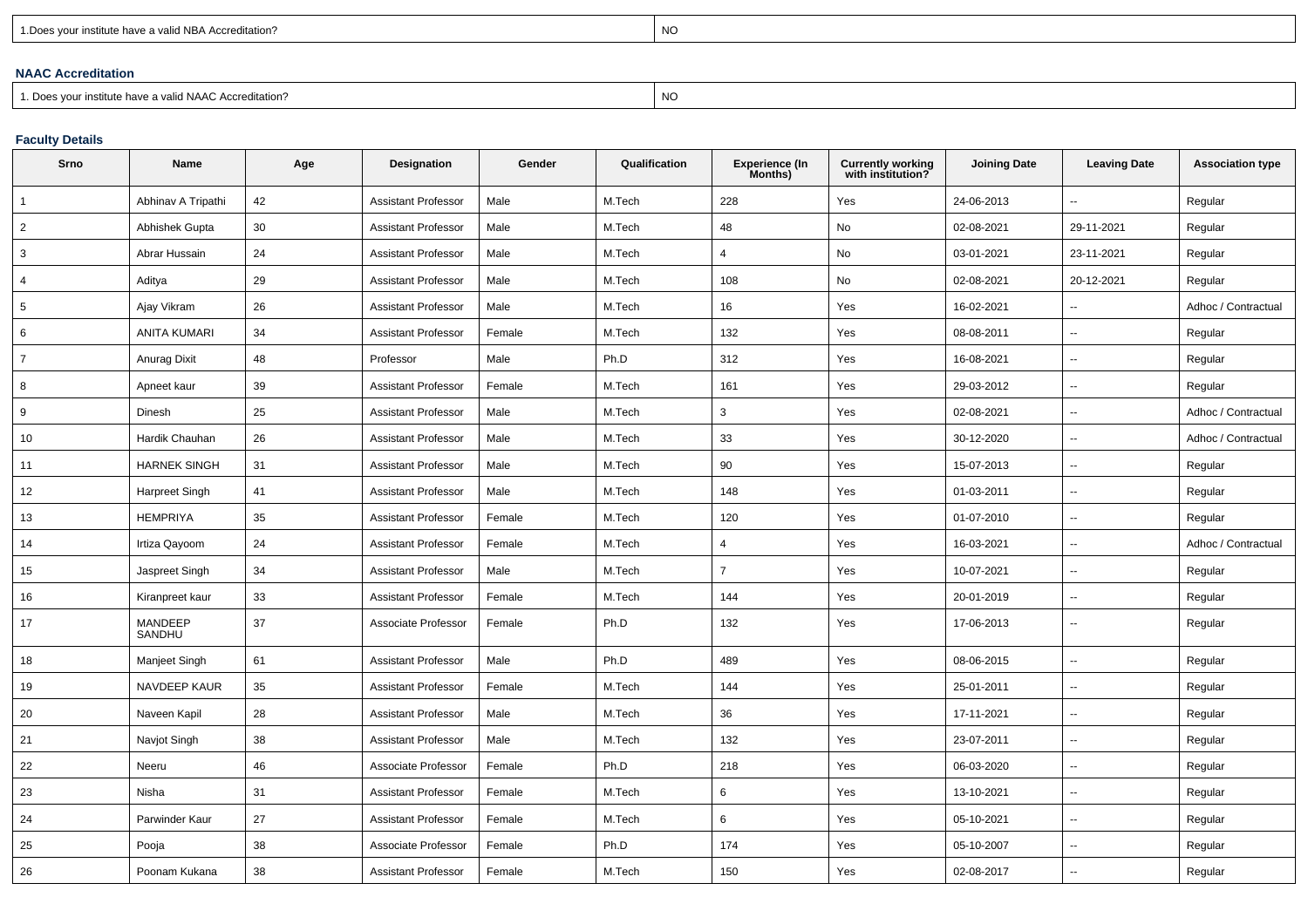| 27 | Preetpal Singh<br>Rihan  | 37              | <b>Assistant Professor</b> | Male   | M.Tech              | 120             | Yes | 13-07-2021 | $\overline{\phantom{a}}$ | Regular             |
|----|--------------------------|-----------------|----------------------------|--------|---------------------|-----------------|-----|------------|--------------------------|---------------------|
| 28 | Puneet Sapra             | 46              | Associate Professor        | Male   | Ph.D                | 180             | Yes | 02-08-2021 | $\sim$                   | Regular             |
| 29 | Raminder Singh           | 35              | <b>Assistant Professor</b> | Male   | M.Tech              | 120             | Yes | 27-07-2011 | ⊷.                       | Regular             |
| 30 | Reena                    | 26              | <b>Assistant Professor</b> | Female | M.Tech              | 20              | Yes | 11-10-2021 | $\overline{\phantom{a}}$ | Regular             |
| 31 | Renu                     | 28              | <b>Assistant Professor</b> | Female | M.Tech              | 6               | Yes | 11-10-2021 | $\overline{\phantom{a}}$ | Regular             |
| 32 | Sahil Sharma             | 25              | <b>Assistant Professor</b> | Male   | M.Tech              | 48              | Yes | 17-11-2021 | $\overline{\phantom{a}}$ | Regular             |
| 33 | Shilpa                   | 29              | <b>Assistant Professor</b> | Female | M.Tech              | 66              | Yes | 31-07-2017 | $\sim$                   | Regular             |
| 34 | Shilpa Chauhan           | 29              | <b>Assistant Professor</b> | Female | M.Tech              | 41              | Yes | 02-08-2021 | $\sim$                   | Regular             |
| 35 | Shivranjani              | 36              | <b>Assistant Professor</b> | Female | M.Tech              | 72              | Yes | 28-07-2018 | ⊷.                       | Regular             |
| 36 | Shubham Parmar           | 30              | <b>Assistant Professor</b> | Male   | M.Tech              | 72              | Yes | 17-07-2015 | Ξ.                       | Regular             |
| 37 | Shubham Sharma           | 25              | <b>Assistant Professor</b> | Male   | M.Tech              | $5\phantom{.0}$ | No  | 16-02-2021 | 31-08-2021               | Adhoc / Contractual |
| 38 | SONAL SOOD               | 35              | <b>Assistant Professor</b> | Female | M.Tech              | 132             | Yes | 28-07-2011 | -−                       | Regular             |
| 39 | Sonia Vatta              | 46              | <b>Assistant Professor</b> | Female | Ph.D                | 254             | Yes | 17-12-2015 | $\sim$                   | Regular             |
| 40 | Sukhjinder Kaur          | 32              | <b>Assistant Professor</b> | Female | M.Tech              | 120             | Yes | 02-08-2021 | $\overline{\phantom{a}}$ | Regular             |
| 41 | <b>SUKHMANPREET</b>      | 37              | <b>Assistant Professor</b> | Male   | M.Tech              | 144             | Yes | 28-03-2018 | $\sim$                   | Regular             |
| 42 | Varinder Singh           | 31              | <b>Assistant Professor</b> | Male   | M.Tech              | 53              | Yes | 01-10-2021 | Ξ.                       | Adhoc / Contractual |
| 43 | Vasu Chabbra             | 26              | <b>Assistant Professor</b> | Male   | M.Tech              | 13              | Yes | 04-08-2021 | $\overline{\phantom{a}}$ | Adhoc / Contractual |
| 44 | Vishakha                 | 27              | <b>Assistant Professor</b> | Female | M.Tech              | 8               | Yes | 12-10-2020 | --                       | Adhoc / Contractual |
| 45 | <b>VIVEK GUPTA</b>       | 42              | <b>Assistant Professor</b> | Male   | M.Tech              | 168             | Yes | 01-07-2010 | $\overline{\phantom{a}}$ | Regular             |
| 46 | Vivek Kumar<br>Thahiya   | 31              | <b>Assistant Professor</b> | Male   | M.Tech              | 72              | Yes | 09-08-2021 | ⊶.                       | Regular             |
| 47 | <b>ATUL SHARMA</b>       | 46              | <b>Assistant Professor</b> | Male   | <b>MBA</b>          | 174             | Yes | 01-10-2019 | ш.                       | Adhoc / Contractual |
| 48 | <b>DrSimarpreet Kaur</b> | 33              | <b>Assistant Professor</b> | Female | Ph.D                | 3               | Yes | 12-01-2018 | $\overline{\phantom{a}}$ | Regular             |
| 49 | Mr Amandeep Singh        | 41              | <b>Assistant Professor</b> | Male   | MBA                 | 96              | No  | 28-08-2006 | 02-09-2019               | Regular             |
| 50 | Mr Amrav Singh           | 36              | <b>Assistant Professor</b> | Male   | MBA                 | 144             | No  | 26-07-2018 | 20-07-2020               | Regular             |
| 51 | Ms Amita Rani            | 38              | Associate Professor        | Female | M.COM               | 132             | Yes | 25-05-2008 | -−                       | Regular             |
| 52 | Ms Anshu Gauba           | 47              | Associate Professor        | Female | $M_{\rm \star}$ COM | 252             | Yes | 14-09-2006 |                          | Regular             |
| 53 | Ms Manpreet Kaur         | 27              | <b>Assistant Professor</b> | Female | <b>MBA</b>          | 13              | No  | 26-07-2018 | 28-02-2020               | Regular             |
| 54 | Ms Meetika Sharma        | 30 <sup>°</sup> | <b>Assistant Professor</b> | Female | Ph.D                | 51              | Yes | 26-07-2018 | щ.                       | Regular             |
| 55 | Ms Pooja Mahajan         | 36              | <b>Assistant Professor</b> | Female | MBA                 | 144             | Yes | 17-08-2015 | ш.                       | Regular             |
| 56 | Ms Pragati Kapoor        | 30              | <b>Assistant Professor</b> | Female | MBA                 | 18              | No  | 01-02-2019 | 05-03-2020               | Adhoc / Contractual |
| 57 | Ms Sangeeta Taneja       | 39              | <b>Assistant Professor</b> | Female | M. Phil             | 132             | Yes | 15-06-2011 |                          | Regular             |
| 58 | MsSarika Gulati          | 35              | <b>Assistant Professor</b> | Female | MBA                 | 118             | Yes | 16-10-2020 | Щ.                       | Adhoc / Contractual |
| 59 | Amandeep Kaur            | 33              | <b>Assistant Professor</b> | Female | Master of Pharmacy  | 83              | Yes | 11-06-2015 | $\overline{\phantom{a}}$ | Regular             |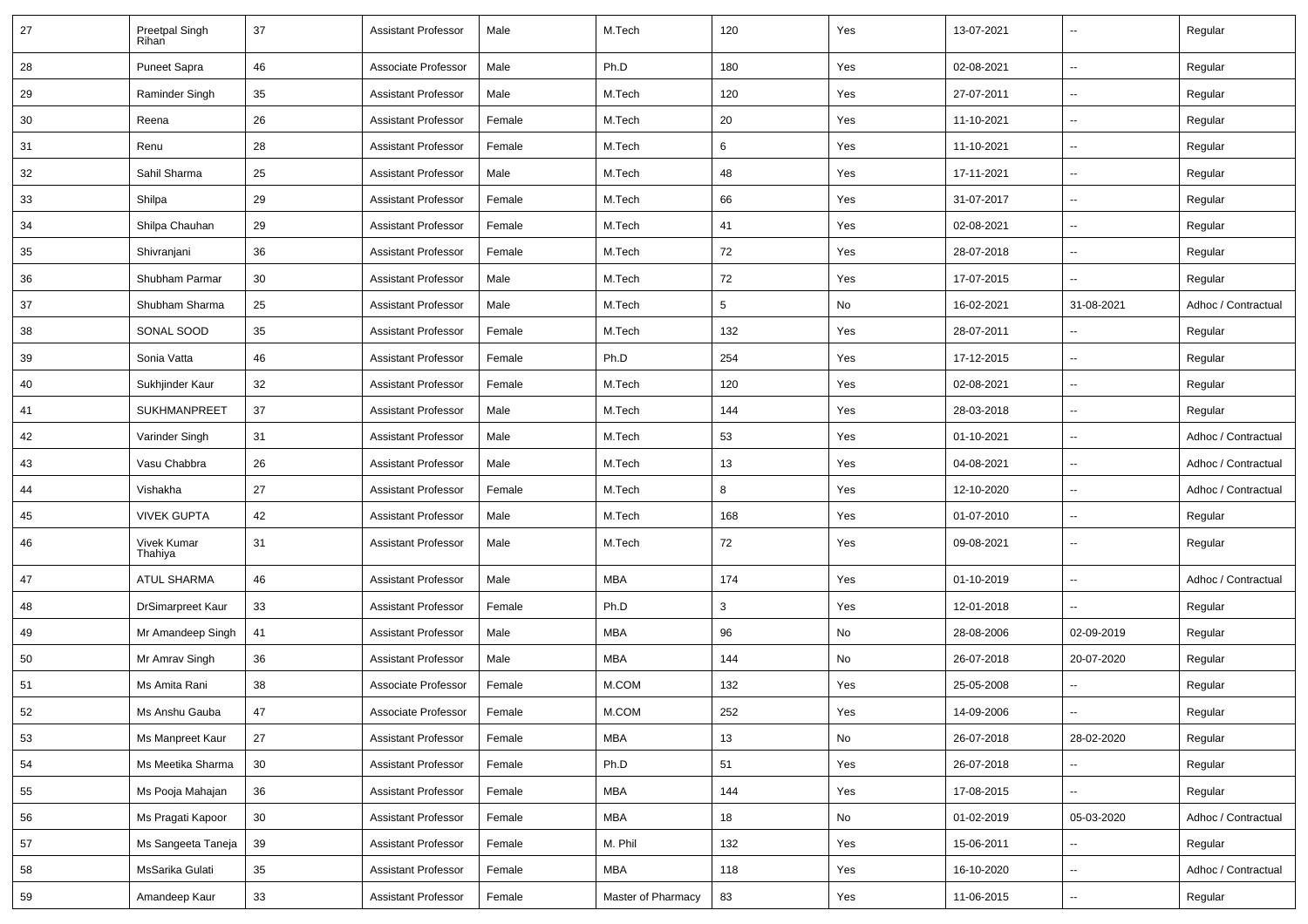| 60 | Dr Gurfateh Singh                    | 43     | Dean / Principal /<br>Director / Vice<br>Chancellor | Male   | Ph.D               | 180            | Yes           | 04-02-2013 | $\overline{\phantom{a}}$ | Regular  |
|----|--------------------------------------|--------|-----------------------------------------------------|--------|--------------------|----------------|---------------|------------|--------------------------|----------|
| 61 | <b>GAURI</b>                         | 29     | <b>Assistant Professor</b>                          | Female | Master of Pharmacy | 40             | Yes           | 27-07-2019 | $\overline{\phantom{a}}$ | Regular  |
| 62 | Mandeep Sharma                       | 33     | Assistant Professor                                 | Male   | Ph.D               | 26             | Yes           | 07-07-2021 | $\overline{\phantom{a}}$ | Regular  |
| 63 | <b>MANPREET KAUR</b><br><b>WALIA</b> | 37     | <b>Assistant Professor</b>                          | Female | M. Pharm           | 156            | Yes           | 04-09-2012 | $\overline{\phantom{a}}$ | Regular  |
| 64 | Meenu Khatri                         | 39     | <b>Assistant Professor</b>                          | Female | Master of Pharmacy | 144            | Yes           | 24-04-2019 | $\mathbf{u}$             | Visiting |
| 65 | Ms Nirmala                           | 42     | <b>Assistant Professor</b>                          | Female | M. Pharm           | 165            | Yes           | 24-07-2007 | $\overline{\phantom{a}}$ | Regular  |
| 66 | Neha Aggarwal                        | 34     | <b>Assistant Professor</b>                          | Female | Master of Pharmacy | 55             | Yes           | 06-04-2021 | $\overline{\phantom{a}}$ | Regular  |
| 67 | Pryanka                              | 34     | <b>Assistant Professor</b>                          | Female | M. Pharm           | 96             | Yes           | 28-01-2013 | Ξ.                       | Regular  |
| 68 | Rai Barinder Singh                   | 36     | <b>Assistant Professor</b>                          | Male   | M. Pharm           | 116            | Yes           | 21-08-2012 | $\overline{\phantom{a}}$ | Regular  |
| 69 | Ramica Sharma                        | 51     | <b>Assistant Professor</b>                          | Female | Master of Pharmacy | 204            | Yes           | 06-01-2021 | $\overline{\phantom{a}}$ | Regular  |
| 70 | Ruchika Garg                         | 32     | <b>Assistant Professor</b>                          | Female | Master of Pharmacy | 108            | Yes           | 18-01-2021 | $\mathbf{u}$             | Regular  |
| 71 | Sandeep Kaur                         | 31     | <b>Assistant Professor</b>                          | Female | M. Pharm           | 60             | Yes           | 02-04-2019 | $\overline{\phantom{a}}$ | Regular  |
| 72 | Seema Devi                           | 33     | <b>Assistant Professor</b>                          | Female | Master of Pharmacy | 96             | Yes           | 15-07-2013 | $\overline{\phantom{a}}$ | Regular  |
| 73 | Shradha Mehta                        | 39     | <b>Assistant Professor</b>                          | Female | M. Pharm           | 180            | Yes           | 31-08-2006 | $\overline{\phantom{a}}$ | Regular  |
| 74 | Suheta Tikoo                         | 25     | <b>Assistant Professor</b>                          | Female | Master of Pharmacy | 3              | Yes           | 07-05-2021 | $\overline{\phantom{a}}$ | Regular  |
| 75 | Suraj Sharma                         | 26     | <b>Assistant Professor</b>                          | Male   | Master of Pharmacy | 6              | Yes           | 25-01-2021 | $\overline{\phantom{a}}$ | Regular  |
| 76 | Dr Inderpreet Kaur                   | 40     | Assistant Professor                                 | Female | Ph.D               | 140            | No            | 10-08-2015 | 30-07-2020               | Regular  |
| 77 | Dr Jasdeep Kaur                      | 40     | Associate Professor                                 | Female | Ph.D               | 240            | No            | 04-08-2009 | 30-12-2019               | Regular  |
| 78 | Dr Jaskaran Singh                    | 37     | <b>Assistant Professor</b>                          | Male   | Ph.D               | 96             | No            | 10-08-2015 | 22-10-2019               | Regular  |
| 79 | Dr Mangal Singh<br>Bains             | 70     | Professor                                           | Male   | Ph.D               | 240            | Yes           | 02-09-2011 | $\overline{\phantom{a}}$ | Regular  |
| 80 | Dr Sonia Grewal<br>Mahal             | 46     | Associate Professor                                 | Female | Ph.D               | 300            | No            | 12-07-2004 | 30-12-2019               | Regular  |
| 81 | Miss Aishwarya<br>Jagga              | 26     | <b>Assistant Professor</b>                          | Female | LLM                | 2              | Yes           | 01-07-2021 | Ξ.                       | Regular  |
| 82 | Miss Alka Rani                       | 29     | <b>Assistant Professor</b>                          | Female | LLM                | 18             | Yes           | 03-09-2020 | Ξ.                       | Regular  |
| 83 | Miss Manisha                         | 28     | <b>Assistant Professor</b>                          | Female | LLM                | 10             | Yes           | 11-02-2021 | $\overline{\phantom{a}}$ | Regular  |
| 84 | Miss Navpreet Singh                  | 29     | <b>Assistant Professor</b>                          | Female | LLM                | $\overline{2}$ | Yes           | 02-08-2021 | щ.                       | Regular  |
| 85 | Ms Deepali Sodhi                     | 27     | <b>Assistant Professor</b>                          | Female | LLM                | 28             | No            | 18-02-2019 | 30-06-2020               | Regular  |
| 86 | Ms Dipti Sharma                      | 28     | <b>Assistant Professor</b>                          | Female | LLM                | 46             | Yes           | 26-07-2019 | Ξ.                       | Regular  |
| 87 | Ms Gurpreet Kaur                     | 35     | <b>Assistant Professor</b>                          | Female | LLM                | 72             | $\mathsf{No}$ | 31-07-2018 | 05-08-2021               | Regular  |
| 88 | Ms Jyoti Mangal                      | 30     | <b>Assistant Professor</b>                          | Female | LLM                | 96             | Yes           | 21-08-2017 | Щ,                       | Regular  |
| 89 | Ms Jyoti Rana                        | $27\,$ | <b>Assistant Professor</b>                          | Female | M.A.(Economics)    | 30             | No            | 17-01-2019 | 30-06-2020               | Regular  |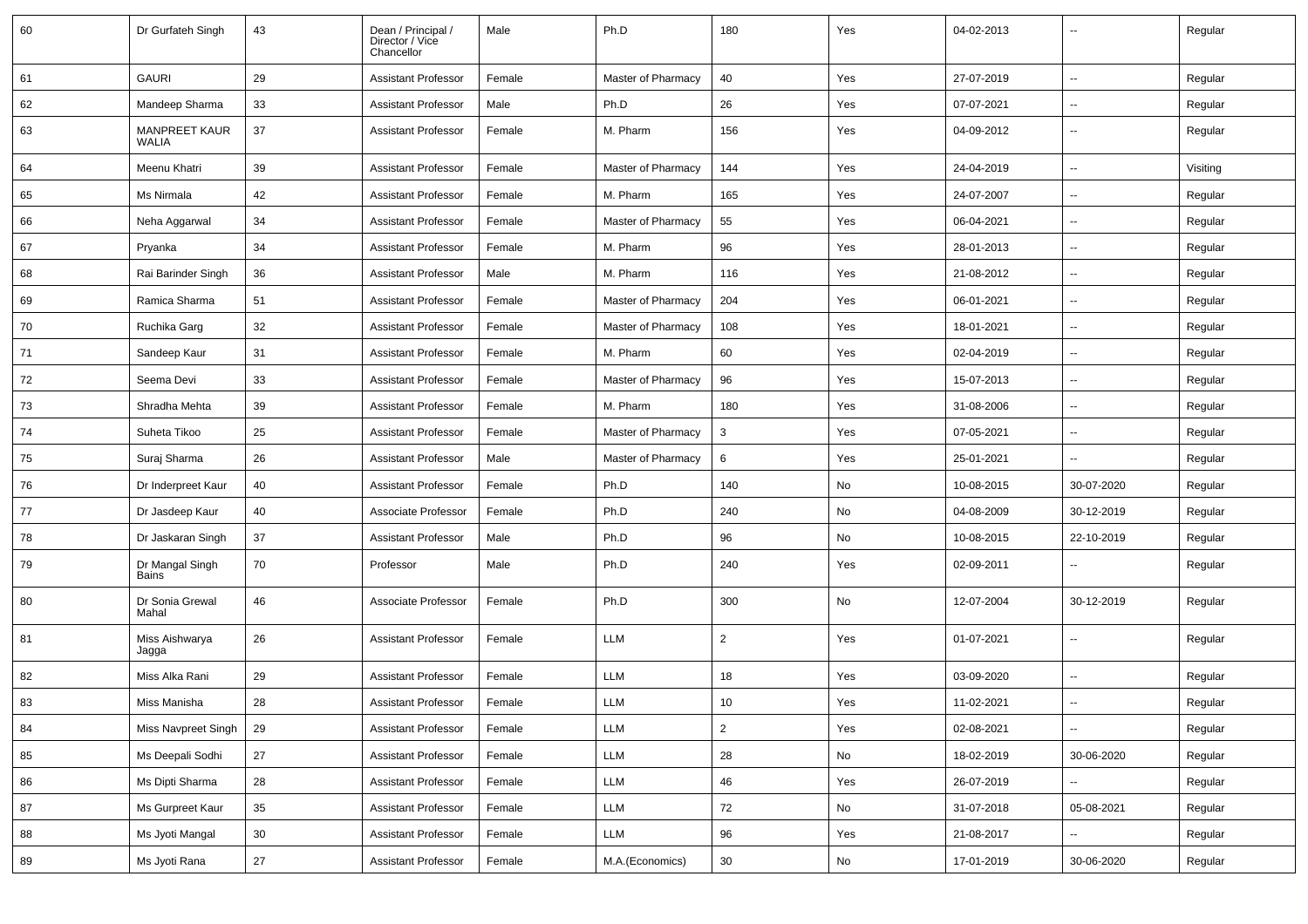| 90  | Ms Komal Preet<br>Kaur     | 28 | <b>Assistant Professor</b> | Female | B.Ed          | 24              | Yes | 01-07-2019 | $\sim$                   | Regular             |
|-----|----------------------------|----|----------------------------|--------|---------------|-----------------|-----|------------|--------------------------|---------------------|
| 91  | Ms Lakashmi Devi           | 33 | <b>Assistant Professor</b> | Female | LLM           | 22              | No  | 27-03-2018 | 19-02-2019               | Regular             |
| 92  | Ms Mandeep Kaur            | 32 | <b>Assistant Professor</b> | Female | LLM           | 58              | Yes | 12-02-2019 | $\sim$                   | Regular             |
| 93  | Ms Mehak                   | 28 | <b>Assistant Professor</b> | Female | LLM           | 34              | Yes | 15-01-2020 | $\overline{a}$           | Regular             |
| 94  | Ms Nandini<br>Aggarwal     | 28 | <b>Assistant Professor</b> | Female | <b>LLM</b>    | 28              | No  | 25-07-2018 | 05-10-2019               | Regular             |
| 95  | Ms Pinky Bangarh           | 35 | <b>Assistant Professor</b> | Female | Ph.D          | 120             | Yes | 26-09-2016 |                          | Regular             |
| 96  | Ms Sandipika               | 46 | <b>Assistant Professor</b> | Female | <b>LLM</b>    | 260             | No  | 04-08-2006 | 14-02-2020               | Regular             |
| 97  | Ms Shallu Monga            | 26 | <b>Assistant Professor</b> | Female | <b>LLM</b>    | 22              | Yes | 26-08-2019 |                          | Regular             |
| 98  | Ms Sonal Preet Kaur        | 28 | <b>Assistant Professor</b> | Female | LLM           | 20              | Yes | 08-08-2020 | $\overline{a}$           | Regular             |
| 99  | Ms Supreet Kaur            | 32 | <b>Assistant Professor</b> | Female | LLM           | 10              | No  | 01-01-2020 | 30-06-2020               | Adhoc / Contractual |
| 100 | Ms Suzanna A<br>George     | 27 | <b>Assistant Professor</b> | Female | <b>LLM</b>    | 44              | No  | 26-07-2018 | 30-06-2020               | Regular             |
| 101 | Ms Tanvir Kaur             | 26 | <b>Assistant Professor</b> | Female | LLM           | 18              | No  | 27-09-2019 | 30-06-2020               | Regular             |
| 102 | Neha Khanna                | 27 | <b>Assistant Professor</b> | Female | LLM           | 22              | Yes | 24-12-2020 |                          | Regular             |
| 103 | Prof Dr Kavita<br>Aggarwal | 43 | Professor                  | Female | Ph.D          | 204             | Yes | 23-07-2007 | Ξ.                       | Regular             |
| 104 | Ms Minakshi                | 30 | <b>Assistant Professor</b> | Female | <b>MBA</b>    | 83              | Yes | 01-09-2015 | $\overline{\phantom{a}}$ | Regular             |
| 105 | Ms Shivangi                | 24 | <b>Assistant Professor</b> | Female | M.COM         | 6               | Yes | 14-01-2021 | $\sim$                   | Regular             |
| 106 | Ms Sanya                   | 25 | <b>Assistant Professor</b> | Female | M.COM         | 19              | Yes | 02-08-2021 | Ξ.                       | Regular             |
| 107 | Ms Jasmine                 | 25 | <b>Assistant Professor</b> | Female | M.COM         | $5\phantom{.0}$ | Yes | 04-08-2021 | $\sim$                   | Regular             |
| 108 | Ms Manisha                 | 24 | <b>Assistant Professor</b> | Female | M.COM         | $5\phantom{.0}$ | Yes | 10-09-2021 | $\sim$                   | Regular             |
| 109 | Mr Tapan                   | 26 | <b>Assistant Professor</b> | Male   | M.COM         | 5               | Yes | 02-08-2021 | $\overline{a}$           | Regular             |
| 110 | Prof Dr Simerjit Kaur      | 41 | Other                      | Female | Ph.D          | 220             | Yes | 25-08-2008 | $\overline{\phantom{a}}$ | Regular             |
| 111 | Dr Preeti Sharma<br>Rawat  | 48 | Associate Professor        | Female | Ph.D          | 82              | Yes | 04-04-2021 | $\sim$                   | Regular             |
| 112 | Dr Harsimran kaur          | 32 | <b>Assistant Professor</b> | Female | Ph.D          | 12              | Yes | 06-08-2021 | $\sim$                   | Regular             |
| 113 | Ms Alice Sikhan            | 27 | <b>Assistant Professor</b> | Female | M.Sc.         | $\overline{2}$  | Yes | 16-01-2019 | ш.                       | Regular             |
| 114 | NavdeepKaur                | 32 | <b>Assistant Professor</b> | Female | M.Sc (Botany) | 40              | Yes | 28-01-2022 | $\overline{\phantom{a}}$ | Adhoc / Contractual |
| 115 | Dr Sana Khan               | 31 | Assistant Professor        | Female | Ph.D          | $5\overline{)}$ | Yes | 16-03-2022 | ш.                       | Adhoc / Contractual |
| 116 | Dr Ranjna Kumari           | 33 | <b>Assistant Professor</b> | Female | Ph.D          | 70              | Yes | 24-03-2022 | $\overline{\phantom{a}}$ | Adhoc / Contractual |
| 117 | Prof Dr Amita<br>Mahajan   | 60 | Professor                  | Female | Ph.D          | 360             | Yes | 27-07-2006 | $\sim$                   | Regular             |
| 118 | Mr Vinay Kumar             | 31 | <b>Assistant Professor</b> | Male   | M.Sc.         | 66              | Yes | 21-04-2019 | ш.                       | Regular             |
| 119 | Ms Gurpreet Kaur           | 25 | <b>Assistant Professor</b> | Female | M.Sc.         | 26              | Yes | 08-02-2021 | ц.                       | Adhoc / Contractual |
| 120 | Dr Geeta Pandey            | 49 | <b>Assistant Professor</b> | Female | Ph.D          | 205             | Yes | 02-08-2021 | ц.                       | Adhoc / Contractual |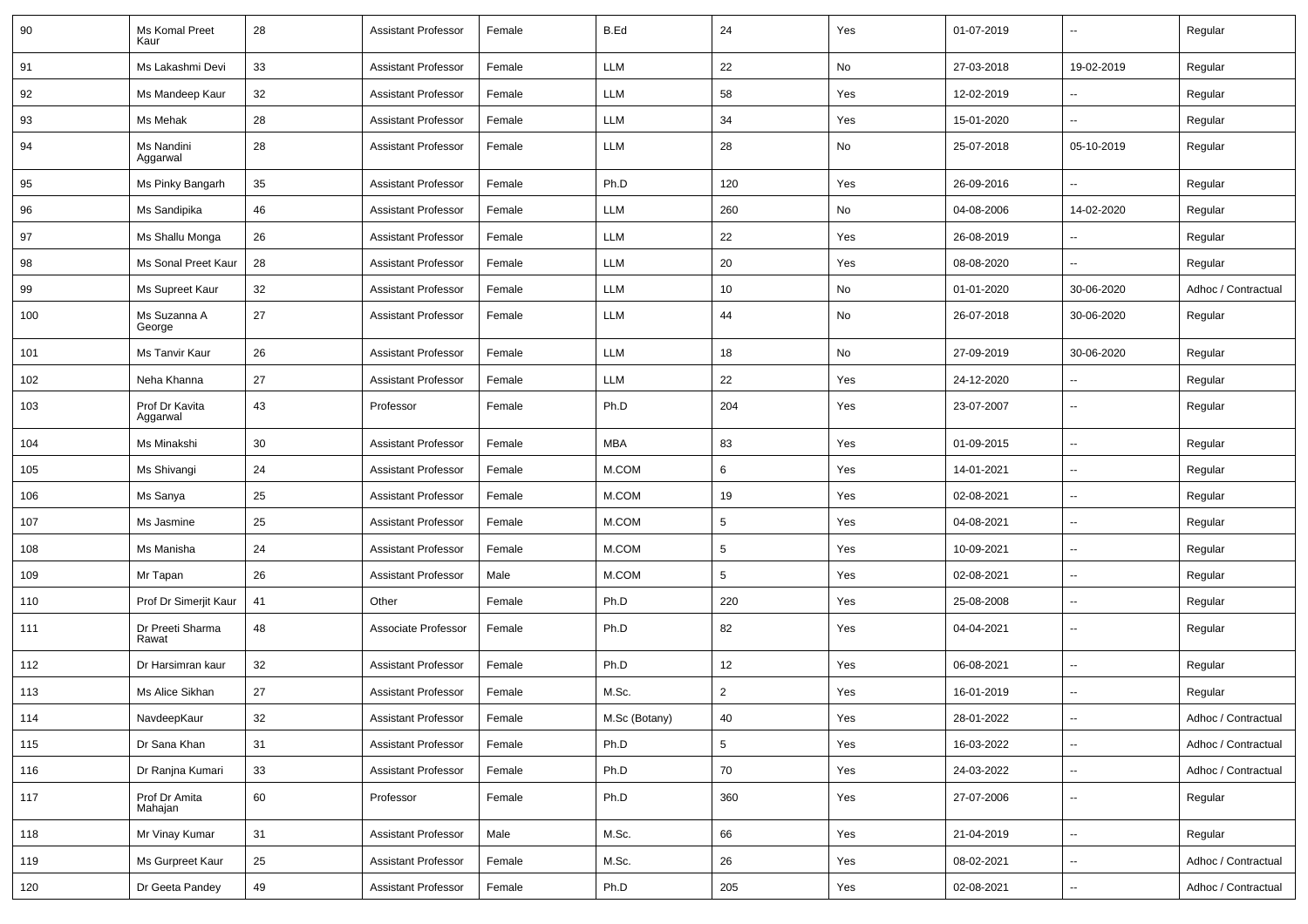| 121 | Mr Sourav                  | 23 | <b>Assistant Professor</b>                          | Male   | M.Sc.        | 6   | Yes | 18-11-2021 | $\sim$                   | Adhoc / Contractual |
|-----|----------------------------|----|-----------------------------------------------------|--------|--------------|-----|-----|------------|--------------------------|---------------------|
| 122 | Ms Sumanpreet<br>Kaur      | 26 | <b>Assistant Professor</b>                          | Female | M.Sc.        | 18  | Yes | 22-03-2022 | $\overline{\phantom{a}}$ | Adhoc / Contractual |
| 123 | Ms Lovishpreet Kaur        | 24 | <b>Assistant Professor</b>                          | Female | M.Sc.        | 6   | Yes | 16-03-2022 | $\overline{\phantom{a}}$ | Adhoc / Contractual |
| 124 | Dr Sunil Kumar<br>Sharma   | 51 | Dean / Principal /<br>Director / Vice<br>Chancellor | Male   | Ph.D         | 360 | Yes | 01-06-2021 | $\sim$                   | Adhoc / Contractual |
| 125 | Dr Sumedha Bhatia          | 36 | <b>Assistant Professor</b>                          | Female | MPT(Physio)  | 66  | Yes | 26-08-2018 | Ξ.                       | Regular             |
| 126 | Dr Shaina Verma            | 31 | <b>Assistant Professor</b>                          | Female | MPT(Physio)  | 36  | No  | 03-07-2017 | 02-06-2021               | Regular             |
| 127 | Dr Amit Gupta              | 37 | Other                                               | Male   | <b>BPT</b>   | 204 | No  | 03-10-2018 | 30-06-2021               | Adhoc / Contractual |
| 128 | DR Kawalpreet Kaur         | 28 | Other                                               | Female | <b>BPT</b>   | 36  | No  | 08-08-2018 | 07-10-2021               | Adhoc / Contractual |
| 129 | Dr Ruchi                   | 36 | Assistant Professor                                 | Female | MPT(Physio)  | 11  | No  | 23-10-2020 | 24-09-2021               | Adhoc / Contractual |
| 130 | Dr Stuti Mittal            | 37 | <b>Assistant Professor</b>                          | Female | MPT(Physio)  | 120 | No  | 12-10-2020 | 31-08-2021               | Adhoc / Contractual |
| 131 | Dr Madhumita<br>Mukherjee  | 42 | Associate Professor                                 | Female | Ph.D         | 19  | Yes | 08-10-2021 | $\overline{\phantom{a}}$ | Regular             |
| 132 | Dr Sudipta<br>Mukherjee    | 42 | Associate Professor                                 | Male   | Ph.D         | 240 | Yes | 09-10-2021 | $\overline{\phantom{a}}$ | Regular             |
| 133 | Ms Harpreet Kaur           | 28 | Other                                               | Female | <b>BHMCT</b> | 36  | Yes | 07-03-2022 | $\sim$                   | Adhoc / Contractual |
| 134 | Ms Ravneet Sethi           | 44 | <b>Assistant Professor</b>                          | Female | <b>MCA</b>   | 134 | Yes | 20-08-2012 | $\sim$                   | Regular             |
| 135 | Mr Prajwal<br>Rajbanshi    | 22 | Other                                               | Male   | <b>BHMCT</b> | 5   | Yes | 22-02-2022 | $\sim$                   | Adhoc / Contractual |
| 136 | Mr Jaswinder Singh         | 35 | Other                                               | Male   | <b>BHM</b>   | 148 | Yes | 24-08-2020 | $\sim$                   | Adhoc / Contractual |
| 137 | <b>GURJEET SINGH</b>       | 30 | <b>Assistant Professor</b>                          | Male   | M.A          | 8   | Yes | 17-08-2021 | $\sim$                   | Adhoc / Contractual |
| 138 | Sukhdeep Kaur              | 40 | <b>Assistant Professor</b>                          | Female | M.A          | 120 | Yes | 05-08-2021 | $\sim$                   | Regular             |
| 139 | Kamna                      | 31 | <b>Assistant Professor</b>                          | Female | M. Phil      | 24  | Yes | 29-10-2021 | $\overline{\phantom{a}}$ | Adhoc / Contractual |
| 140 | Ramandeep                  | 32 | <b>Assistant Professor</b>                          | Female | M.Sc.        | 11  | Yes | 06-08-2020 | $\overline{\phantom{a}}$ | Adhoc / Contractual |
| 141 | <b>JYOTI POONIA</b>        | 29 | <b>Assistant Professor</b>                          | Female | M.A          | 20  | Yes | 17-08-2020 | $\sim$                   | Adhoc / Contractual |
| 142 | <b>SURINDER KAUR</b>       | 40 | <b>Assistant Professor</b>                          | Female | M.A          | 107 | Yes | 01-08-2021 | $\sim$                   | Regular             |
| 143 | Dr Malkiat kaur            | 50 | <b>Assistant Professor</b>                          | Female | Ph.D         | 302 | Yes | 24-08-2020 | $\sim$                   | Regular             |
| 144 | <b>KUSUM PUNIA</b>         | 24 | <b>Assistant Professor</b>                          | Female | M.A          | 16  | Yes | 05-10-2021 | $\sim$                   | Adhoc / Contractual |
| 145 | Mandeep kaur               | 33 | <b>Assistant Professor</b>                          | Female | M.Sc.        | 36  | Yes | 04-08-2021 | $\sim$                   | Regular             |
| 146 | Dr Priyanka                | 30 | <b>Assistant Professor</b>                          | Female | Ph.D         | 83  | Yes | 11-04-2022 | $\overline{\phantom{a}}$ | Regular             |
| 147 | KAWALJOT KAUR              | 26 | <b>Assistant Professor</b>                          | Female | M.A          | 14  | Yes | 07-10-2021 | $\overline{\phantom{a}}$ | Regular             |
| 148 | Manpreet Kaur<br>Chandpuri | 54 | <b>Assistant Professor</b>                          | Female | M. Phil      | 227 | Yes | 02-01-2017 | $\sim$                   | Regular             |
| 149 | Dr SARBJIT KAUR            | 58 | <b>Assistant Professor</b>                          | Female | Ph.D         | 120 | Yes | 01-05-2021 | $\sim$                   | Adhoc / Contractual |
| 150 | Jagjit Kaur                | 32 | <b>Assistant Professor</b>                          | Female | MP.Ed.       | 55  | Yes | 01-01-2018 | $\overline{\phantom{a}}$ | Regular             |